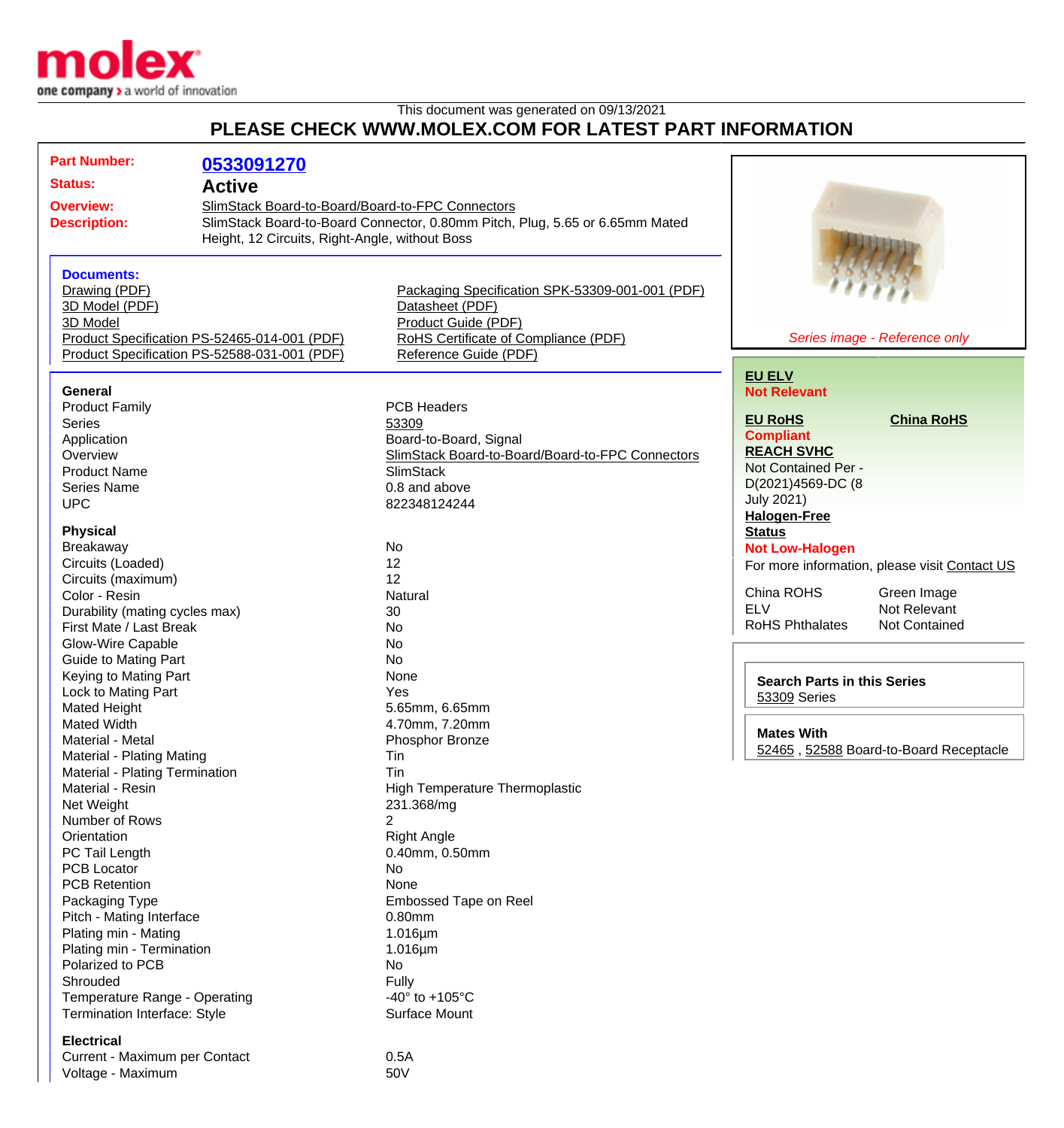## **Material Info**

**Reference - Drawing Numbers** Packaging Specification SPK-53309-001-001<br>Product Specification SPK-52465-014-001, F

PS-52465-014-001, PS-52588-031-001 Sales Drawing 633090000-000, 533091000-000, 533091000-000

## This document was generated on 09/13/2021 **PLEASE CHECK WWW.MOLEX.COM FOR LATEST PART INFORMATION**